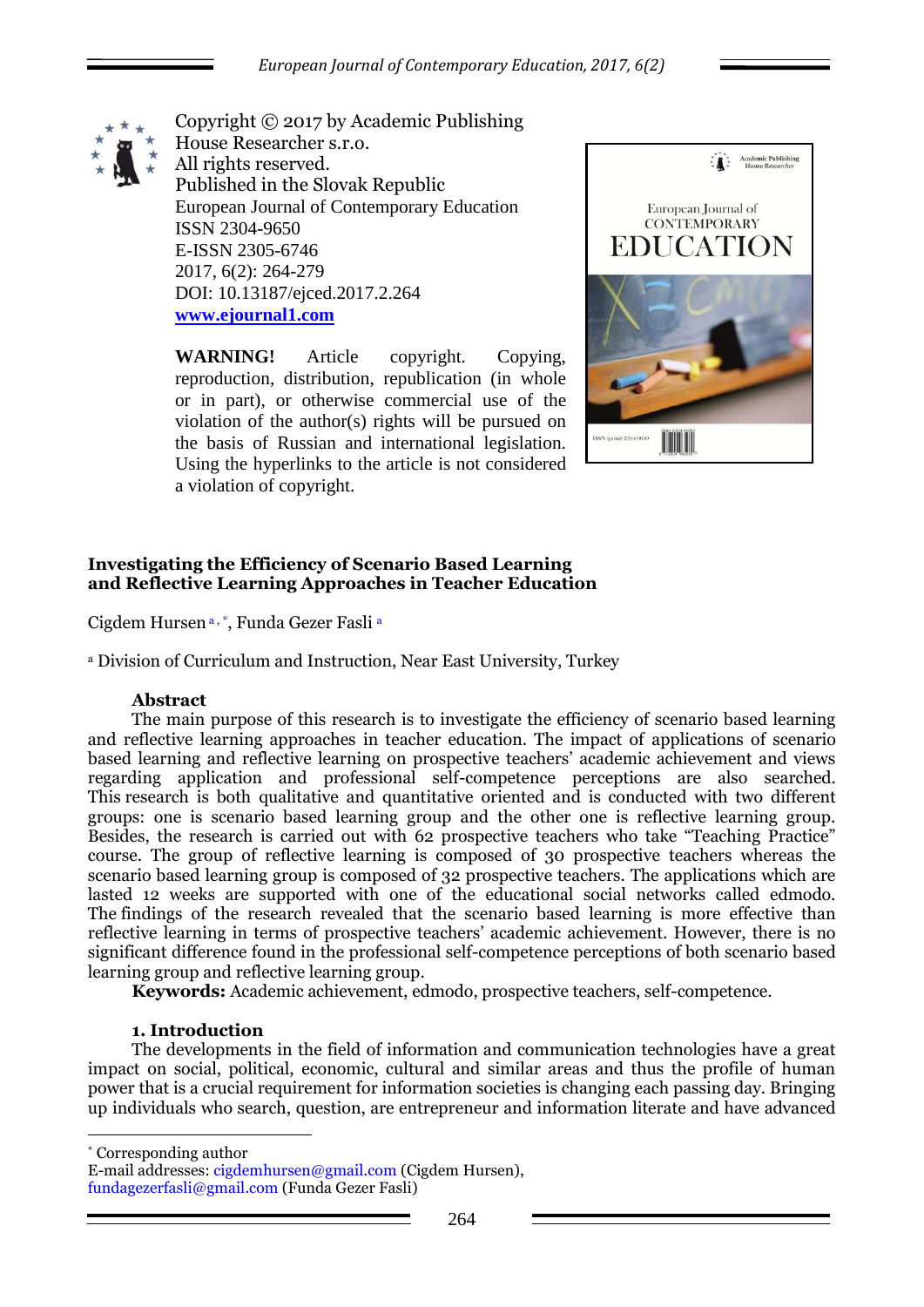thinking skills is gaining importance day by day in particular in the information age we are in. It is well known that bringing up qualified individuals who could fulfil the requirements of the age is only possible with a good quality education (Schlichter & Danylchenko, 2014; Kossaï & Piget, 2014; Polat & Odabaşı, 2008). However, today innovation is needed in every area of life as it is needed in the field of education and it is not surprising that traditional teaching methods that are mainly based on an objectivist approach are considered unsatisfying (Hançer, 2006; Kılıç, 2004). Within this context, teachers who are one of the most outstanding elements of education should possess skills of being able to implement contemporary approaches that would enable students to carry out active learning. Jakee (2011), claims that active learning is a much more effective process than a process that teacher spoon feeds students. Jakee (2011) continues to claim that it is this process that students gain advanced thinking skills. Furthermore, it is believed that learning outcomes of students are improved with active learning techniques. The studies about learning-teaching that have been carried out in the last 25 years, however, refer to three different approaches which are "teacher centred", "subject centred" and "student centred". These studies also stress that students should be responsible from their own learning processes during teaching process whereas teachers should be guides in this process (Baeten, Struyven & Dochy, 2013; Donche & Van Petefem, 2011; Richardson, 2005). Schelfhout, Dochy, Janssens, Struyven, Gielen and Sierens (2006), nevertheless, emphasised that the most fundamental problem encountered during learningteaching process is that students memorize the new information and they fail to convey what they have learned into new situations. Schelfhout et al. (2006) expressed that teachers play big roles in solving these problems. Within this context Hammond (2006) by making a point to teachers' professional self-competencies, stressed that for students to have effective learning teachers should present effective teaching (Beausaert, Segers & Wiltink, 2013; Loughran, 2009). Teachers could only present effective teaching when they are fully equipped in their professions. Therefore, it is so apparent why teacher education is very crucial in this sense. Likewise, Özçınar (2015) pointed out that the best way to increase the quality of teacher is to increase the quality of teacher education. In the studies of teacher education carried out in recent years, it has been stated that there are gaps between theory and application. The findings of these studies have also shown that different teaching approaches and events for increasing as well as enhancing prospective teachers' knowledge, skills and attitudes within classroom applications should be given a place (Seidel, Blomberg & Renkl, 2013; Potts & Schlichting, 2011; Ellis et al., 2009; Schelfhout et al., 2006; Hammond, 2006). Dinther, Dochy and Segers (2015) besides making a remarkable point to contemporary teaching approaches and professional self-competence in teacher education, claimed that self-competence has a crucial role in the development of teacher efficiency. Self-competence that is defined as individual competence believes is considered as an important factor in teacher education (Aydemir, Duran, Kapıdere, Kaleci and Aksoy, 2014). Teachers' self-competence perception is directly related with students reaching their desired learning outcomes and how qualified teachers see themselves in the teaching process (Kleinsasser, 2014). Also, it is stated that improving prospective teachers' self-competence perceptions would increase the success of teachers' professional applications and students' learning success in the teacher education (Vieluf, Kunter and Fons J. R. van de Vijver, 2013).

When the literature is reviewed, it is so clearly seen that contemporary teaching approaches like project based learning, problem based learning, inquiry based learning, and scenario based learning and reflective learning in teacher education have attracted considerable attraction recently. It is also discovered that numerous studies have been conducted about the efficiency of teaching approaches and self-competence (Özçınar, 2015; Selmo & Orsenigo, 2014; Skaalvik & Skaalvik, 2010; Schneider & Synteta, 2005). However, it is found that most of these studies were conducted with the aim of comparing the efficiency of contemporary teaching approaches with traditional methods. Therefore, with this study it is aimed to make a comparison of the efficiency of reflective learning which is one of the most popular approaches in teacher education and of scenario based learning approaches and this is how this current study is distinguished from the other studies in the existing literature. Additionally, it is significant to point out that there is not much study in the literature that solely focus on identifying the impact of scenario based learning approaches on prospective teachers' professional self-competencies. Thus, in this study it is also aimed to identify the impact of these approaches on prospective teachers' professional selfcompetencies. The specific research questions to be pursued in this research are: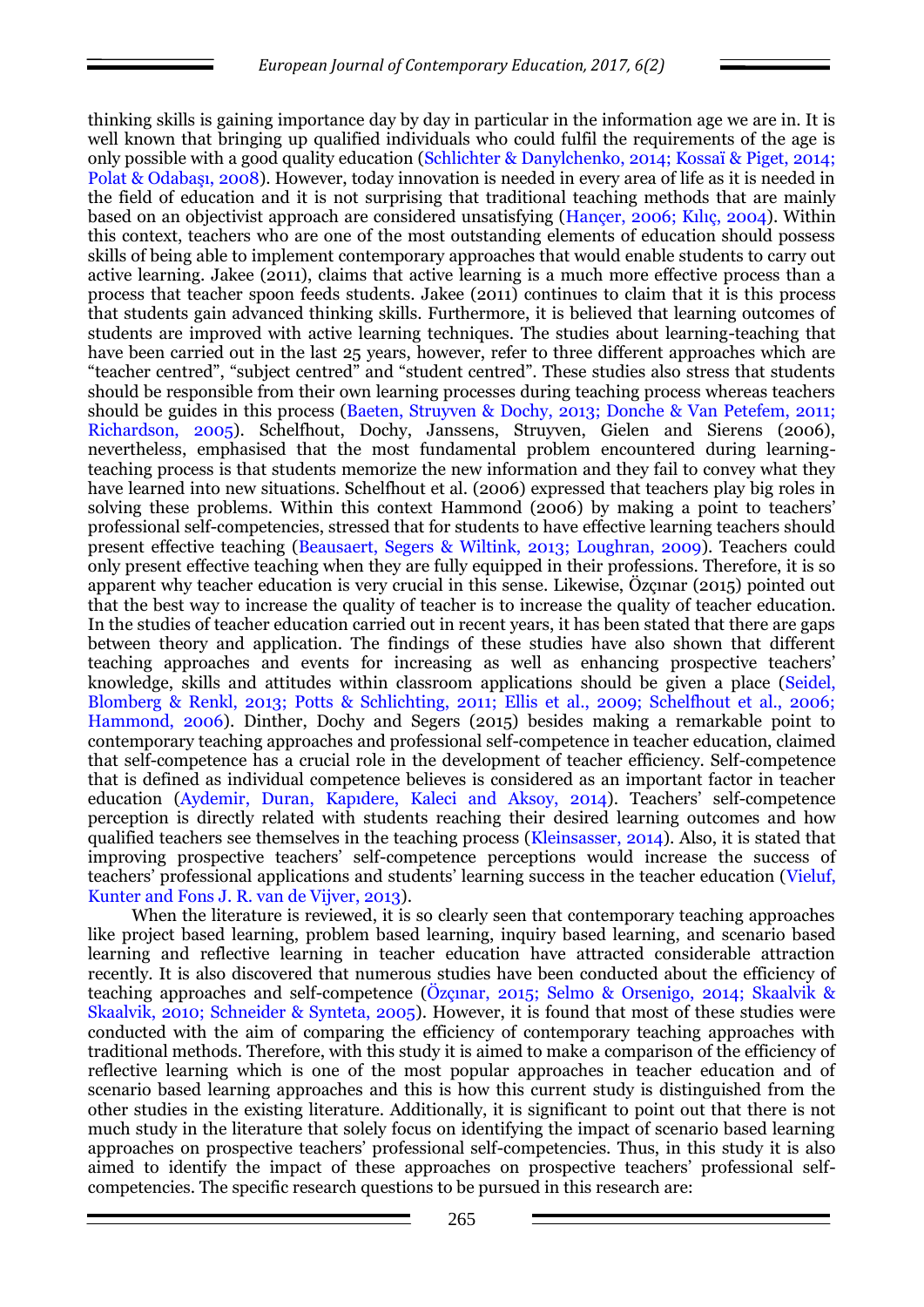1. Is there a significant difference in the academic achievement levels of prospective teachers both scenario based learning group and reflective learning group?

2. Is there a significant difference in the pre-test and post-test score means of professional self-competencies of prospective teachers of both scenario based group and reflective group?

3. What are the views of the prospective teachers regarding the applications of both scenario based learning and reflective learning?

#### **2. Theoretical perspectives**

#### Scenario Based Learning

Within the scope of situated learning theory, the scenario based learning is one of the current approaches that reinforces gaining meaningful learning within the authentic context (Yetik, Akyuz & Keser, 2012). Scenario based learning creates an opportunity for learners for being more active and improving their real life skills during their learning processes (Yarnall, Toyama, Gong, Ayers & Ostrander, 2007; Sorin, 2013). Scenario based learning that is very conducive to learners particularly about being more skilful when they are indecisive about certain details bridges the gap between theory and practice (Errington, 2011; Meldrum, 2011). Sheridan and Kelly (2012) claimed that scenarios should have a connection with the real world so that learners could establish a connection with the applications they would encounter in their future professional lives. Gossman, Stewart, Jaspers and Chapman (2007) like Sheridan and Kelly believe that real life scenarios have a great role for contributing effective learning for the learners. The ones who learn with scenario based learning find themselves into the situation like a player who could solve the problems they encounter easily and this is how they reach the targeted gains (Karaçanta, 2013). Mariappan, Shih and Schrader (2004), on the other hand, stated that scenarios should not only offer the best and the most realistic learning experiences but also they should be amusing and pleasing. However, they also stressed that learners' mistakes should be allowed during learning process. Mariappan et al. (2004) believed that nobody could learn without making mistakes. Sorin (2013) also emphasised the significance of scenario based learning and claimed that with scenarios prospective teachers are given the chance of discovering the situations they could come across in their future classrooms. Besides, teachers could find more than one solution to the teaching dilemmas they encounter everyday with the scenario based learning and could establish a strong link between theory and practice. Within this context, it is thought that scenario based learning approach is considerably important in teacher education.

### Reflective Learning

The reflective theory that provides the integration of thinking and action is an approach that is searched deeply by researchers (Colomer, Pallisera, Fullana, Burriel & Fernandez, 2013). It is also described as a process of reaching new values by combining past experiences, actions and theories (Koong, Yang, Wu, Li & Tseng, 2014). While John Dewey emphasized the significance of reflective learning in 1933, Schön underlined the importance of how reflective applications could be carried out in 1983 (Ryan & Ryan, 2012). Yasin, Rahman and Ahmad (2012) claimed that reflective learning encourages learners to a deeper understanding and it creates an opportunity for students to be able to understand their own learning processes. Besides, the reflective learning is appropriate for improving lifelong learning skills of learners. It also contributes to learners to develop new experiences by using their previous skills. Although arguments are put forward in the literature in the last 20 years about the fact that reflective learning improves learners' skills and provides them with deeper understandings (Rushton & Lahlafi, 2013); Liou (2001), it is claimed that reflective applications are a dominant paradigm in teacher education. Liou (2001) argued that reflective applications are to increase teachers' awareness about instruction and cause a positive start in teaching practices. Schön (1987) very much like Liou claimed that reflective applications are an important factor that improve professional activities (Selmo & Orsenigo, 2014). Kilpatrick, Hart, Najee-ullah and Mitchem (1997), on the other hand, maintained that reflective learning is a teacher change model that started in 1980s. It offers a systematic structure to the educators. Also, teachers are offered the opportunity of reflecting their experiences to the learning-teaching process by means of reflective learning. Besides, Kilpatrick et al. (1997) argued that teachers have the chance of discovering their applications and restructuring their new knowledge with this model. Some other researchers have also argued that the reflective learning approach presents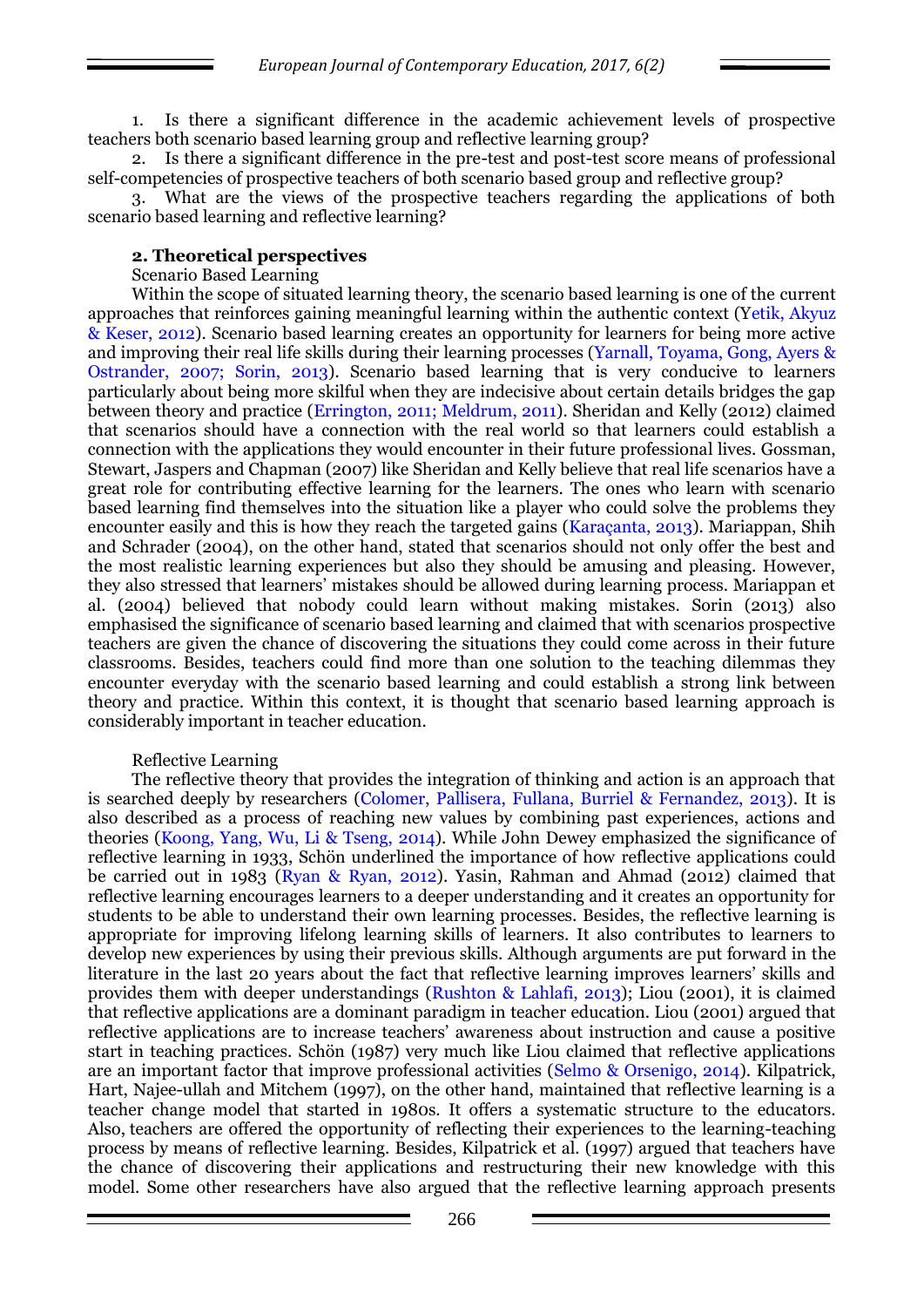some practical values and is not limited to a formal structure. Along with this, the reflective learning approach that provides learning-teaching process with a significant perspective, offers teachers the chance of improving their instructional implementations in the direction of students' needs (Galea, 2012). The reflective learning that is considered to be an important factor both for change in students' behaviour and cooperation among teachers (Fatemipour, 2013) also plays an important role in bringing up prospective teachers. The reflective learning that additionally helps prospective teachers to think like a teacher is seen as an indivisible part of teacher education (Jay & Johnson, 2002). Canniford and Young (2014), furthermore, claimed that although there is numerous illuminating research on the significance of reflective implementations, the research on the instruction of techniques of these basic skills is only little. Therefore, they emphasised the need for such research. In this regard, the current research will be considerably valuable for the existing literature.

# **3. Methodology**

This research is both qualitative and quantitative oriented. Therefore, it has a mixed method where both qualitative and quantitative research techniques are reserved.

### Selection of Participants

This study is carried out with 62 prospective teachers in total who study at the Near East University. Fraenkel and Wallen (2006) pointed out that there is not a certain rule that specifies the size of the experimental research group. Thus the number of prospective teachers of scenario based group and reflective learning group is seen sufficient. The study is carried out within the scope of "Teaching Practice" course that is taken by the final year prospective teachers. The scenario based learning group is consisted of 32 prospective teachers while the reflective learning group is consisted of 30 prospective teachers. The applications lasted for 12 weeks. In order to distinguish the scenario based learning group from the reflective learning group, the school numbers of prospective teachers are taken into consideration. The last digits of school numbers of prospective teachers are only taken into account. The prospective teachers who have odd numbers in the last digits of their school numbers are included in the scenario based learning group while the ones who have even numbers in the last digits of their school numbers are included reflective learning group. As soon as the groups are separated from each other, each group is assigned with pre-test (achievement test) in order to evaluate whether the groups are equal or not in terms of achievement. The results of the "independent samples t-test" are given below in table 1.

|       |  |  |  | Table 1. Pre-Test Score Distributions of Scenario Based Learning Group and Reflective Learning |  |
|-------|--|--|--|------------------------------------------------------------------------------------------------|--|
| Group |  |  |  |                                                                                                |  |

|          | Group                                                         |          | Mean           |               |    |      |      |
|----------|---------------------------------------------------------------|----------|----------------|---------------|----|------|------|
| Pre-test | Scenario based learning<br>group<br>Reflective learning group | 32<br>30 | 36.53<br>35.73 | 10.65<br>10.6 | 60 | .295 | .769 |
|          |                                                               |          |                |               |    |      |      |

As it can be seen in the table above, there found no significant difference in the pre-test scores of scenario based learning group and reflective learning group (t=.295, p>0.05). The findings have revealed that both groups have equal knowledge in terms of the knowledge to be conveyed within the scope of the teacher practice course. Besides, 18 (56.2 %) of the prospective teachers are women and 14 (43.8 %) of them are males in the scenario based learning group whereas in the reflective learning group 15 (50 %) of the prospective teachers are women and 15 (50 %) of them are males. It is also significant to point out that all the prospective teachers who joined the study are Turkish Cypriots and the courses are mother tongue (Turkish) based. The prospective teachers who joined the study will work at secondary or high schools after their graduation.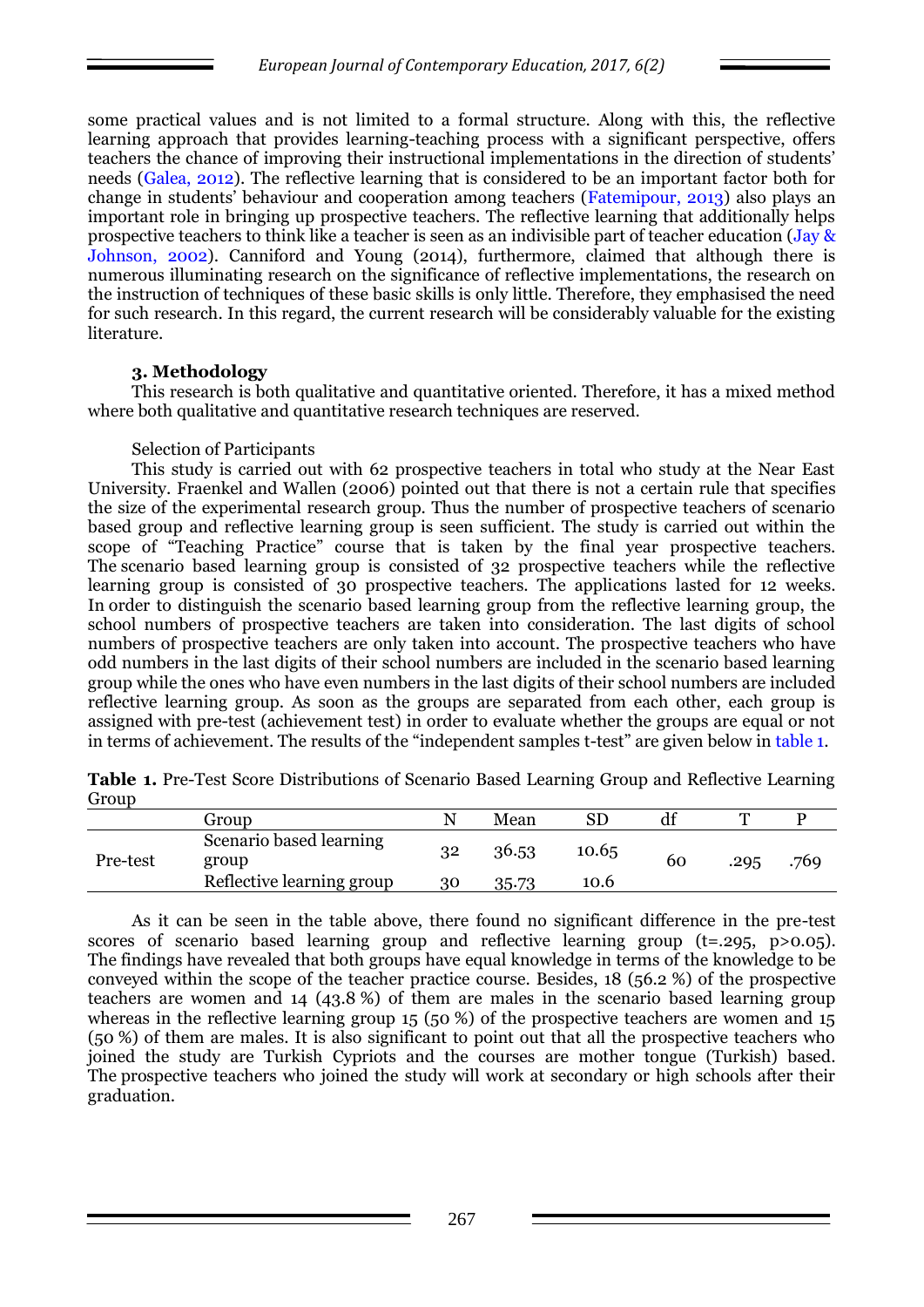### Data Collection Instruments

All the data collection instruments that are used to identify the impact on the prospective teachers' achievement and professional self-competence perceptions of scenario based learning group and reflective learning group are explained in the following.

### Multiple Choice Academic Achievement Test

Multiple choice academic achievement test is developed by the researchers (Authors, 2015) and is applied for two different purposes. First of all, the academic achievement test is used for forming the groups before the application has commenced. Whether there is a significant difference in the knowledge and skill levels of prospective teachers who joined scenario based learning group and reflective learning group regarding teacher practice course is simply determined with the multiple choice academic achievement test. Therefore, strict attention is paid for both of the groups to have a homogenous structure. Another purpose of having multiple choice academic achievement test is that to determine which of the two approaches is more efficient in teacher education. The multiple choice academic achievement test is used before (pre-test) and after (post-test) the activities in order to find out about the efficiency of the scenario based learning and reflective learning approaches on the academic achievement of the prospective teachers.

The multiple choice academic achievement test is consisted of 35 items in the first stage. However, the test is sent to the experts  $(N=10)$  for obtaining their opinions to determine whether the items of the test are appropriate in terms of their content validity or not. Atılgan, Kan and Doğan (2006) claimed that content validity is about to what extent a test covers the desired behaviour that are intended to be measured. They also added that one of the methods of determining content validity is to consult for experts' opinion. Within this context, experts' opinion is obtained to determine the content validity of the test. Besides, the analyses of validity and reliability of the data are done after a pre-application that is carried out to identify whether the data obtained are appropriate in terms of validity and reliability. KR-20 internal consistency reliability of the multiple choice academic achievement test is found as 0.89. Range of the item difficulty indicies of the test is between 0.40 and 0.80 and the mean of the item difficulty indicies is determined as 0.52. This proves that the difficulty indicies of the items in the tests display a normal distribution (Atılgan, Kan & Doğan, 2006). The item discrimination indicies of the test is accepted as 0.30 and the items that are below the value of 0.30 are removed from the test. So, the test is finalized with 22 items after it was gone through certain analyses. The items of the test are designed to measure the knowledge and skills of the prospective teachers that are gained during the 12 week course. For scoring, the technique of 1-0 is used. 1 is given to the prospective teachers who answered correctly; 0 is given to the ones who left blank, skipped, answered incorrectly and chose more than one option. Total of the test is assessed over 100 points. The prospective teachers are assessed over 100 points from the test they did before and after the application. The mean of the scores of both tests is formed their actual performance.

# Professional Self-Competence Scale

―Self-competence perception scale regarding teaching profession‖ was developed by Veznedaroğlu and Keser (2005) in order to determine prospective teachers' self-competence perceptions. The scale is composed of 28 items. Besides, the whole scale has positive statements and is 5 point Likert type (while 5 represents "always", 1 represents "never"). In a study of Veznedaroğlu and Keser (2005), the Cronbach's alpha value of the scale was found to be (0.92). In this study, however, the same value is found to be  $(0.90)$ . From the data obtained it is so clear that the scales in both of the applications have offered reliable results. Some of the statements that are placed in the scale are as follows: "I can determine the learning needs of students", "I can choose effective methods and certain techniques in order to teach skills regarding the subject to be taught", "I can decide which activities should be implemented for which subjects during doing the course", "I can determine students' readiness level", "I can allow individual studies that are appropriate for classroom activities".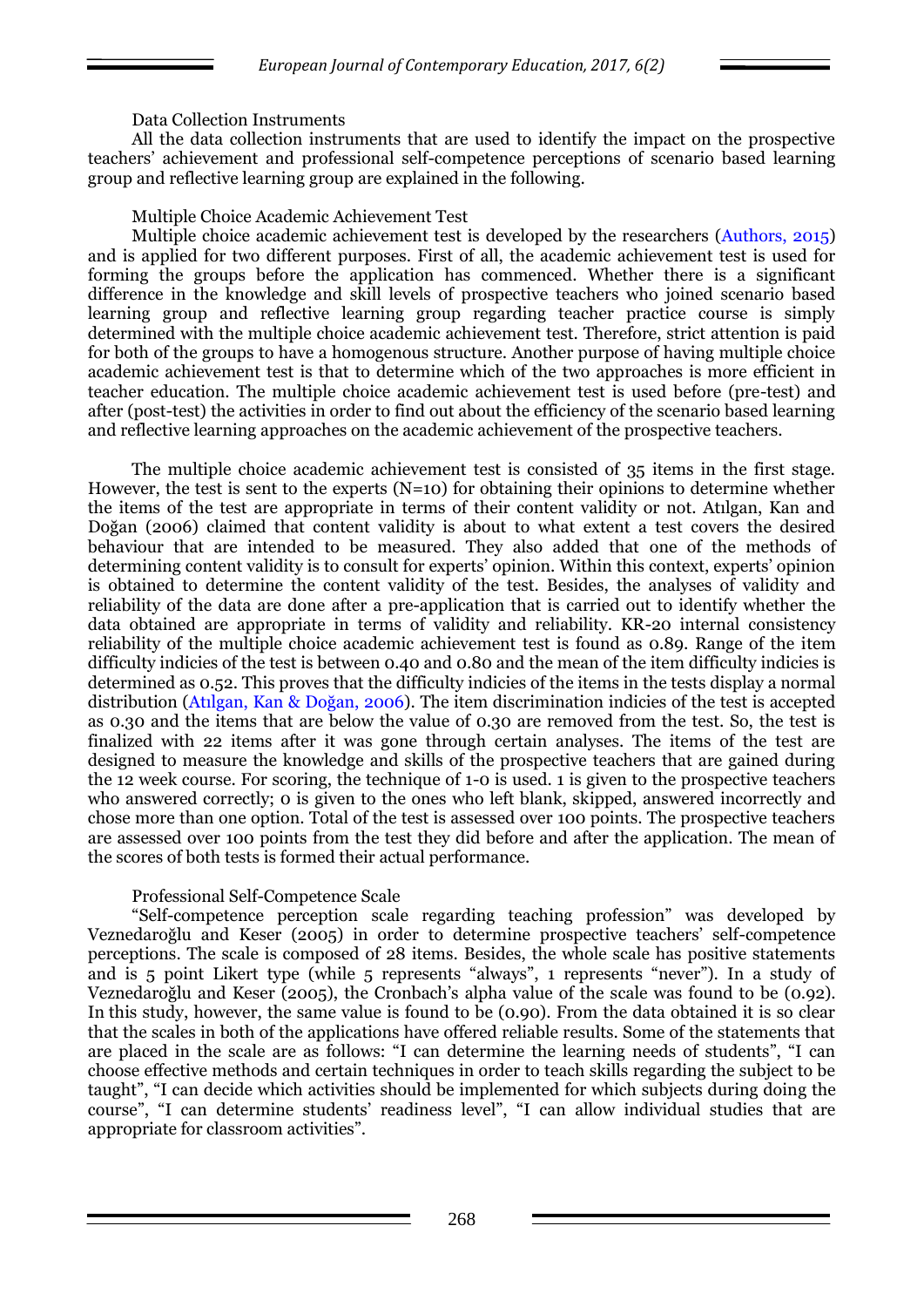#### Interview Form

Interviews are carried out with both scenario based learning group and reflective learning group in order to determine the efficiency of the applications. The literature is reviewed and experts' opinions (n=5) are taken for the interview form that is prepared by the researchers themselves. The form is composed of 2 items. The first item is "What are your thoughts about bout the activities carried out throughout the course?" and the second item is "What are the advantages" and disadvantages of applications carried out during the course?".

#### Preparing the Scenarios

The scenarios that would be used in the scenario based learning group are prepared by the researchers. A particular attention is paid by the researchers to get all the scenarios ready by themselves as preparing scenarios require expert knowledge. Additionally, skill based scenarios are used in the research as they are indicated to be somewhat appropriate for professional education (Karaçanta, 2013). Besides, before preparing scenarios a set of interviews are arranged with the prospective teachers who took teaching practice course in the previous terms to determine what sort of classroom problems they observed on their internship days. In other words, the problems observed by the prospective teachers in their internship schools are taken into consideration. Similarly, in the process of preparing scenarios by taking the characteristics of the target group into account, a particular attention is paid to prepare scenarios appropriate for the levels of prospective teachers.

### Application

The application for this research lasted for 12 weeks. First of all, an achievement test (pretest) is implemented to determine whether the knowledge level about teaching practice course of both groups is equal or not. In addition, both groups are implemented with the self-efficacy perception scale for teaching practice at the beginning of the application. The data, on the other hand, that are obtained from the pre-test and professional self-competence scale are analysed and the result showed that both groups are alike in terms of their previous knowledge regarding the course as well as their self-competence perceptions. The applications that lasted 12-week in both groups were carried out by one of the researchers. The main reason why the whole application was carried out within the scope of the "teaching practice" course is that the course is a final year final term course. The prospective teachers take most of their pedagogic courses before taking "teaching practice" course. Thus they find the opportunity of applying their present knowledge before starting their profession. Another reason why this course was preferred by the researchers is that the prospective teachers have the maturity of practicing teaching in a real teaching environment in the final term. Besides, edmodo that is an educational social network was used both in scenario based learning group and reflective group throughout the application. First of all, the researcher opened accounts for each of the group over edmodo and enabled prospective teachers in both groups to be members by entering their course codes into the system. Additionally, the researcher provided 2 hour education for the prospective teachers in both groups regarding the use of edmodo before the application. All the sharings in both of the groups were announced to the prospective teachers over edmodo at desired time. Besides, the researcher gave assignments to the prospective teachers over edmodo and collected them over edmodo again. In addition, the researcher gave feedback regarding the assignments over edmodo. The screen captures concerning edmodo application is given below (Figure 1).

The prospective teachers in the scenario based learning group were asked to have discussions and do research in carrying out activities regarding the course. The prospective teachers were only offered the present situation with the scenarios and they were asked to search for the details of the event. Besides, the scenarios were given to the prospective teachers over edmodo in the scenario based learning group a few days before the course. So, the prospective teachers in group joined the course after they read the scenarios. In the course activities, prospective teachers carried out discussions with their peers regarding the problems occurred in scenarios. They conducted research by making use of various databases and sources in order to solve the present problem. In addition, at the end of the research the prospective teachers prepared reports regarding the solution of the problem by dividing themselves into small groups of 3-4. Each group presented their reports in the classroom environment and received immediate feedback and evaluations.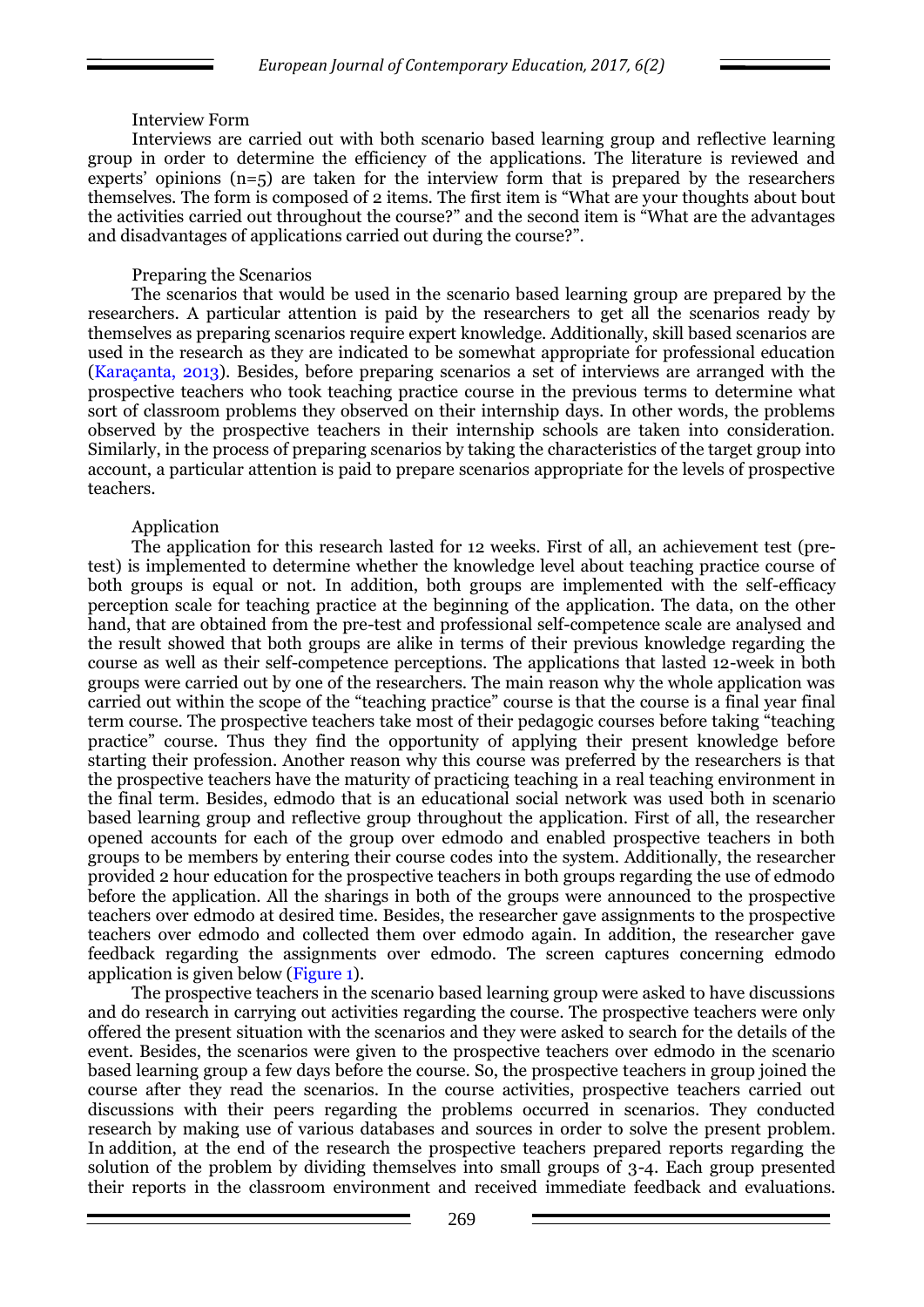After the reports were presented in the scenario based learning group, the prospective teachers had the opportunity of evaluating both the learning process and themselves and their friends. Thus it is aimed to make the targeted activities more effective. In the reflective learning group, on the other hand, learning writings, which are one of the approaches of developing reflective thinking, were used. Two column writings were preferred in this group.

There are 2 purposes of using two column writings in the reflective learning activities. The first one is to record either learning content or method; the second one is to record students' learning regarding their reactions and reflections (Ünver, 2005). The prospective teachers in the reflective group reported the facts and questions they gained concerning the subject discussed every week. Besides, the prospective teachers asked themselves questions such as "What did I see?", "What did I learn?", "What did I hear?" before starting writing their reflective writings. After these questions, they analysed their educational lives for the answers and created their reports. The prospective teachers also added their reflections about learning into the reports they created. Again, the researcher as being the teacher in the reflective group posed these questions to the prospective teachers respectively: "What are the most important three things that you have learnt in this course?", "What did this course make you decide to do after words?", "What did this course make you give up after words?", "What did this course make you decide to continue?", "Are there still any questions in your mind that keep you busy after this course?", "What are the questions you think that remained unanswered in the course?", "What did you wish to learn in this course?". Besides, not only the researcher but also the prospective teachers posed questions to each other in the course. Finally, the prospective teachers in the reflective learning group were asked to prepare concept maps and lesson plans. So, the prospective teachers had the chance of understanding whether they have enough knowledge about the concepts they prepared with the help of this activity or not as well as seeing the properties of relations between concepts. In the meantime, the researcher provided the prospective teachers in the reflective learning group with negative and positive feedback regularly regarding the reports, lesson plans and concept maps that they prepared. At the end of each application in both groups, face to face interviews were held with the prospective teachers who were volunteers. The interviews that lasted between 10 and 15 minutes were tape recorded. Thus it was aimed to determine the feelings, thoughts and views of both groups concerning the applications.

| 闽<br>⊸∿<br>砏<br>Gruplar                                                   | Mesajlan, kullanıcılan, uygulamaları ve daha fazlasını ara<br>Öğretmen Eğitimi | O<br>Öğretmen Eğitimi                                                                  |  |  |  |  |  |
|---------------------------------------------------------------------------|--------------------------------------------------------------------------------|----------------------------------------------------------------------------------------|--|--|--|--|--|
| Öğretmen Eğitimi                                                          | Dr. Hurse · Yüksek Öğretim · Tümü                                              | Dr. Hurse · Yüksek Öğretim · Tümü                                                      |  |  |  |  |  |
| Create a Small Group                                                      | Üyeler 62<br>Klasörler<br>Gönderiler                                           | Klasörler<br>Üveler <sub>62</sub><br>@ Grup ayarları<br>Gönderiler                     |  |  |  |  |  |
| Dr. Hursen's<br>Yükseköğretim group                                       | Üyeler<br>Üyeleri a<br>Member Options v                                        | Ödev<br>Not<br>Quiz<br>Anket                                                           |  |  |  |  |  |
| <sup>2</sup> Manage Groups<br><b>+ Create a Group</b><br>22. Join a Group | Dr. Cigdem Hurse ⊠<br>Öğretmen (Sahip)                                         | Öğretmen eğitimindeki temel sorunlar<br>圖<br>02/03/2015                                |  |  |  |  |  |
|                                                                           | $\triangledown$<br>Ebru<br>Öğrenci                                             | ödevi açıkla<br>Odevi zamanı bitince kilitle                                           |  |  |  |  |  |
|                                                                           | Ahmet $\boxtimes$<br>Öğrenci                                                   | Öğretmen Eğitimi x<br>Q<br>E<br>⊟<br>$\mathcal{S}$<br>$\odot$<br>Iptal ya da<br>Gönder |  |  |  |  |  |



#### Data Analysis

In the research, the analysis techniques of percentage, mean, standard deviation, independent samples t-test and repeated measures ANOVA were used for analysing the quantitative data. The values obtained at the end of the analysis were interpreted with the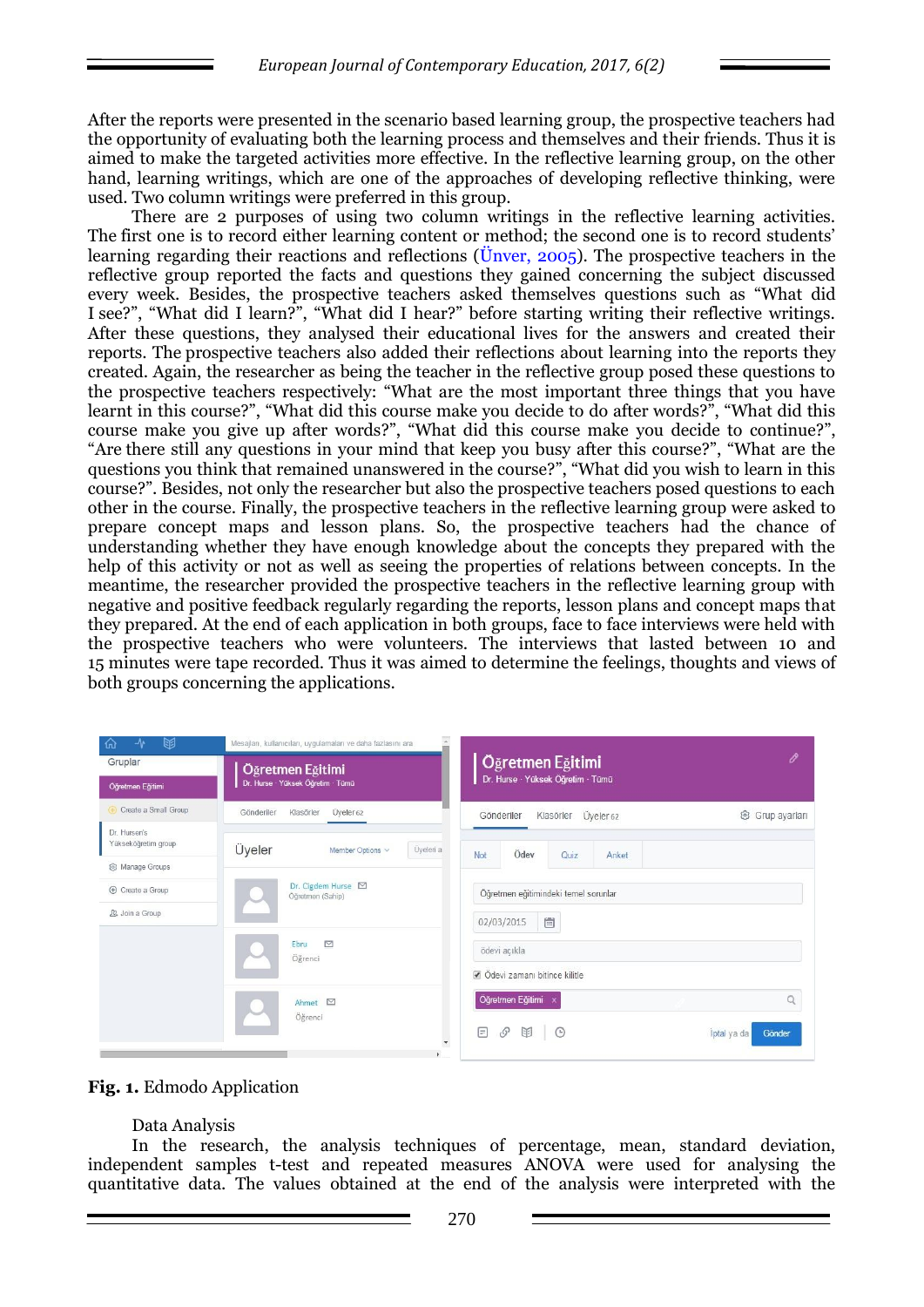significance level of 0.05. The qualitative data that were by an audio recorder are analysed by the interpretive descriptive analysis technique. In this analysis technique, the data obtained were classified according to their themes and were interpreted by the researchers.

# **4. Results**

The results that were reached regarding the aims of the research are given below.

The Findings regarding the Academic Achievement Scores of Scenario Based Learning Group and Reflective Learning Group

The analysis of repeated measures ANOVA was used to determine whether there was a significant difference at academic achievement levels of scenario based learning group and reflective learning group. Before the application, academic achievement test as a pre-test was employed to determine whether the knowledge levels of prospective teachers regarding teaching profession was equal or not. It was discovered that there was no significant difference in the knowledge levels of prospective teachers in both groups (See Table 1). At the end of the application, the repeated measures ANOVA was adopted to find out how efficient the approaches of scenario based learning and reflective learning were over the achievement of prospective teachers as well as to see whether there was a significant difference between the two groups or not. The results of the repeated measures ANOVA are given in Table 2 below.

| Source of variance   | Sum of<br>squares | df | Mean<br>Square | F       | P    |
|----------------------|-------------------|----|----------------|---------|------|
| Intercept            |                   |    |                |         |      |
| Group                |                   | 1  | 358467.668     | 4.900   | .031 |
| (Experimental/       | 358467.668        | 60 | 844.765        |         |      |
| Control)             | 844.765           | 1  | 172.399        | 369.124 | .000 |
| Error                | 10343.921         |    | 38643.271      |         |      |
| Factor1(Pretest-     | 38643.271         |    | 606.368        |         |      |
| Posttest)            | 606.368           | 1  | 104.689        | 5.792   | .019 |
| <b>Factor1*Group</b> | 6281.350          | 60 |                |         |      |
| Error                |                   |    |                |         |      |

**Table 2.** Academic Achievement Score Distributions of Scenario Based Learning Group and Reflective Learning Group

\*Significant at the .05 level of confidence

At the end of the analysis carried out, it was found that there was no significant difference in the pre-test scores of scenario based learning group (M=36.53) and reflective learning group  $(M=35.73)$ , however; their post-test scores declared a significant difference (t=2.966, p<0.05). A significant difference was found regarding the achievement levels for the benefit of scenario based learning group when the post-test scores of scenario based learning group (M=76.28, sd=12.71) and reflective learning group (M=66.63, sd=12.88) were looked at. Besides, the change in the achievement scores of prospective teachers who joined the activities both in scenario based learning group and reflective learning group before and after the application were tested through the repeated measures ANOVA analysis. It is important to point out that the results of the repeated measures ANOVA analysis were also found in favour of scenario based learning group (M=76.28) with a significant difference ( $F_{(1-60)}=5.792$ , p<0.05) when the achievement levels of scenario based learning group and reflective learning group were taken into evaluation. Therefore, this finding of the study proved that the activities of scenario based learning group were more successful than the activities of reflective learning group regarding the achievement levels of the prospective teachers.

The Findings Regarding the Professional Self-Competence Scores of Prospective Teachers in Scenario Based Learning Group and Reflective Learning Group

Independent samples t-test analysis was adopted to determine the professional selfcompetence perceptions of both scenario based learning group and reflective learning group before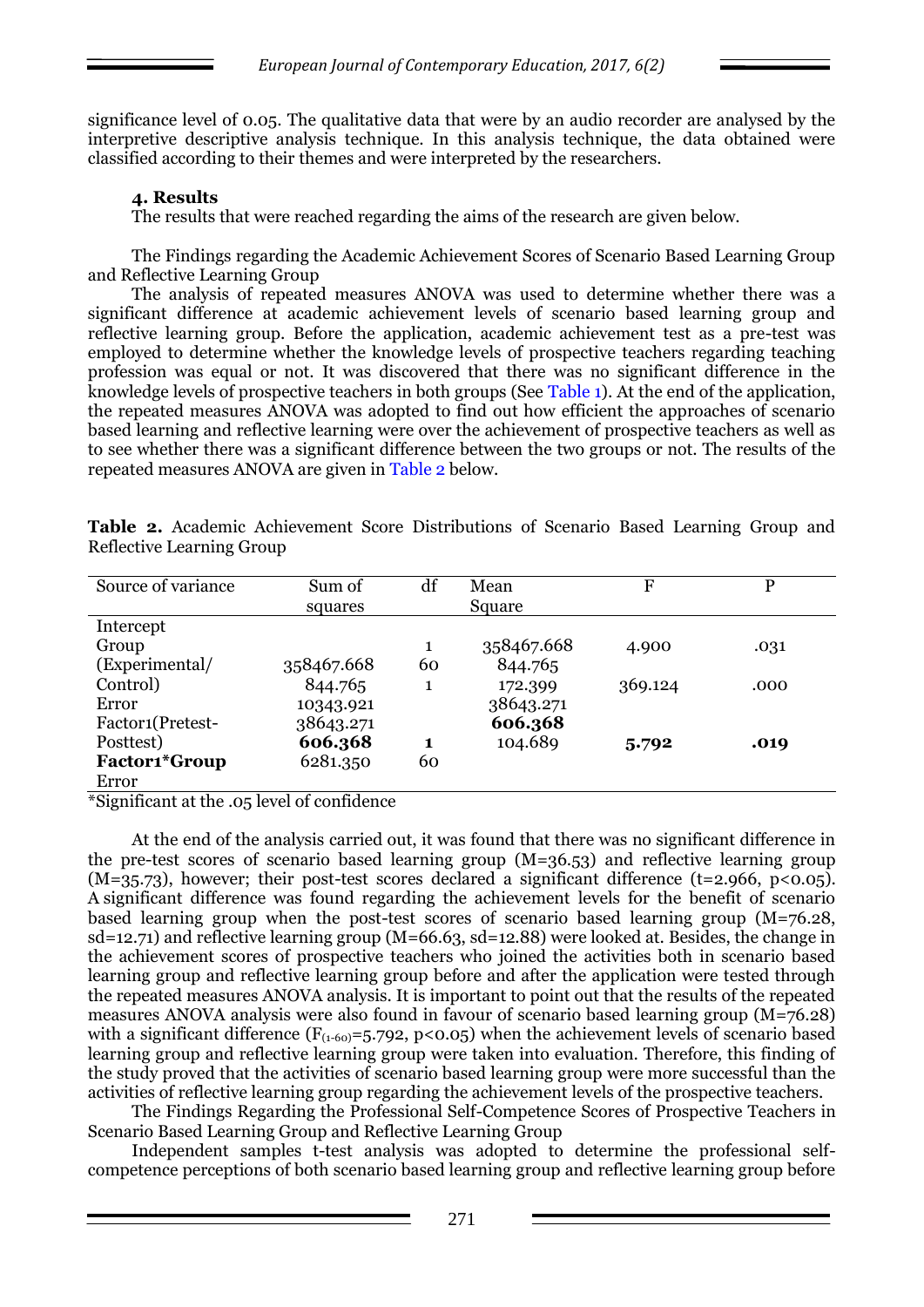and after the application. In Table 3 below, the professional self-competence perceptions concerning the score distributions of both groups before and after the application are given.

|           | Group                            |    | Mean | SD   | df | T    |      |
|-----------|----------------------------------|----|------|------|----|------|------|
| Pre-test  | Scenario based learning<br>group | 32 | 3.38 | .534 | 60 | .607 | .546 |
|           | Reflective learning group        | 30 | 3.30 | .487 |    |      |      |
| Post-Test | Scenario based learning          | 32 | 3.96 | .623 |    |      |      |
|           | group                            |    |      |      | 60 | .489 | .627 |
|           | Reflective learning group        | 30 | 3.89 | .451 |    |      |      |

**Table 3.** The Comparison of Professional Self-Competence Score Means of Prospective Teachers in Scenario Based Learning Group and Reflective Learning Group

As it can be seen in Table 3 above, there was no significant difference found in the professional self-competence perceptions of scenario based learning group and reflective learning group before and after the application. Although there was no significant difference found for both of the groups, it was found that both of the applications caused a positive increase in the professional self-competence perceptions of the prospective teachers. Before the application, for instance, the prospective teachers indicated that they feel themselves competent at "average" level regarding the statement of "I can prepare teaching activities appropriate for the subject", however, after the application, both of the groups stated that they feel themselves "very competent" in that sense. Again, the prospective teachers both in scenario based learning group and reflective learning group before the application expressed that they feel themselves competent at "average" level regarding the statement of "I can take precautions whenever students prevent teaching the lesson". This, nevertheless, changed after the application. The prospective teachers stated that they feel themselves ―very competent‖. Another example of a similar situation is that the prospective teachers, before the application, expressed that they feel themselves competent at "average" level regarding the statement of "I believe that I have enough knowledge about the techniques of assessment and evaluation". However, after the application they indicated that they feel themselves ―very competent‖ regarding the same statement. As it can be understood from the findings obtained, both scenario based learning approach and reflective learning approach had a positive impact on the professional self-competence perceptions of the prospective teachers.

The Views of the Prospective Teachers in Scenario Based Learning Group and Reflective Learning Group Regarding the Applications Carried Out

In the research, it is aimed to determine the views regarding the applications carried out in scenario based learning group and reflective learning group. While the views of the prospective teachers regarding the scenario based learning approach were determined on the one hand, on the other hand the prospective teachers' views regarding the reflective learning approach were determined. Also, the prospective teachers in both groups were asked what they felt and what their emotions and thoughts were concerning the course at the end of the application. The data obtained from the prospective teachers' views are grouped under four main themes. The themes and the groups that are in those themes are summarized in Figure 2.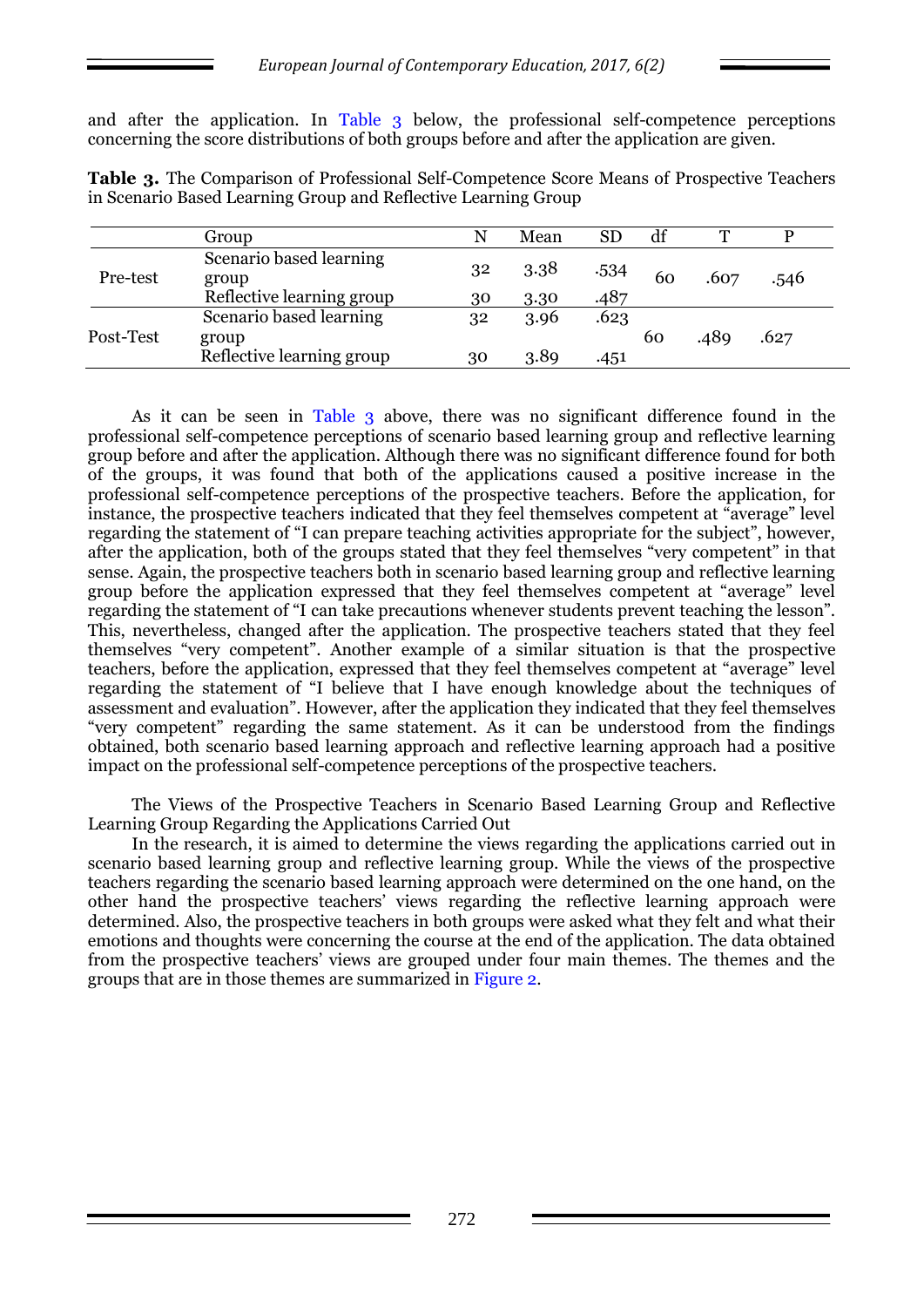

**Fig. 2.** The views of the prospective teachers regarding the application

As it is seen in Figure 2, the prospective teachers who joined the study expressed their views regarding the applications they took part. The views of the prospective teachers are grouped in four different themes. They are: "satisfaction regarding the application", "strengths of the applications", "weaknesses of the applications" and "recommendations of prospective teachers regarding the applications". Again, the themes that are mentioned above are classified within themselves.

The prospective teachers in the scenario based learning group stated that they were extremely satisfied with the applications. They emphasised that these applications eased their learning of many abstract subjects. One of the prospective teachers who joined the scenario based learning applications stated her satisfaction with these words: "...I clearly caught the chance of understanding how I can perform teaching with the scenario based learning applications. Those applications provided me with a different viewpoint. I am so glad that I am part of it". Another prospective teacher declared his views saying that "...I strongly believe that these applications will be remarkably useful for my future profession. I wish we had the same chance of doing our rest of the courses with real life experiences as we did in this course". Another prospective teacher stated her satisfaction with these: "...I had the opportunity of encountering a number of different activities in this course. I had fears of teaching what I have learnt to my students. However, now I feel confident about using scenario based learning applications in my profession which will ease conveying my knowledge to my students. I am hopeful that I will be useful for my students in the future". In this regard, it can be concluded from the views of the prospective teachers above that they are satisfied with the applications. Majority of the prospective teachers who joined reflective learning applications, on the other hand, stated that they are also happy with the applications. The words of one of the prospective teachers from the reflective learning group revealed that she is satisfied with the applications. She says: "...with these application I felt myself valuable since I was quite active in the course and my views were treated respectfully". Another prospective teacher said ―…I felt myself as a real teacher…I was given new point of views and my horizon was widened through the reflective learning applications‖. Only few of the prospective teachers who joined reflective learning applications declared that they had some difficulties at the beginning and felt uneasy about the approach because they had never encountered such an approach before. One of them said: ―…it was my first experience with such an approach and I had fears regarding the course" so he confessed that he had certain difficulties in adapting himself into the course. Similarly, another prospective teacher said: "...I felt very desperate when I first came across with the reflective learning applications and did not know what to do". Again, a prospective teacher from the reflective learning group said: "...I could not understand the logic of the reflective learning applications at the beginning". The views of the prospective teachers so far have shown that they had fears regarding the reflective learning applications at the beginning; however, it is believed that this was because the prospective teachers had never come across such reflective learning activities before.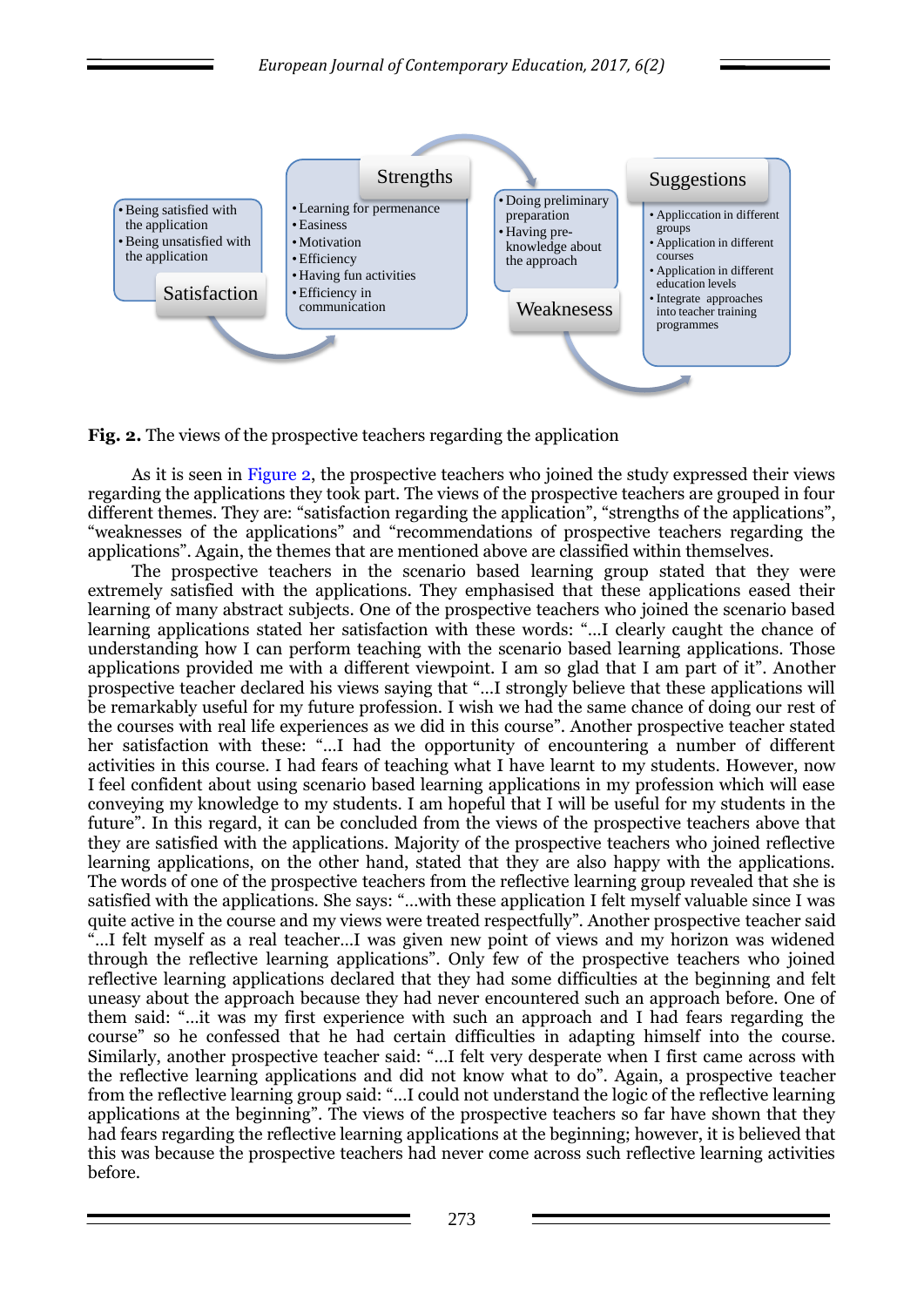Another theme that is emerged from the views of the prospective teachers is that the strengths and weaknesses of the applications. The prospective teachers in both groups evaluated the strengths and weaknesses of the applications they took part in. Therefore, the data that were collected from the prospective teachers' views revealed that they have common opinions over the strengths of the applications. The prospective teachers stated that both scenario based learning activities and reflective learning activities provide permanence and easiness in teaching in learning. Likewise, the prospective teachers in both groups stressed that the applications motivated and amused them throughout the course. One of the prospective teachers said: ―…in the courses I discovered that learning and teaching are much quicker with the scenario based learning approach". In a very similar way, another prospective teacher from the reflective learning group said: ―…I did not expect that there would be a lot of fun in this course. The course was full of fun and was effective, too". Besides, the prospective teachers from both of the groups stated that everybody was active and there was an effective interaction among them throughout the course". One of the prospective teachers from the scenario based learning group explained what had been said above with these words: "...we all participated actively in the class and listened to each other …we gave answers to each other's comments and we criticised each other on the basis of mutual respect…for the things that I did not understand the teacher was there ready to answer immediately". Another teacher from the reflective learning group this time explained the situation he was in with these words: "...the reflective learning applications seemed to me different at the beginning and I had hesitations about what to do; however, I got rid of all the hesitation by help of my teacher…at every stage that I was locked the teacher gave me effective explanations…also, we worked collaboratively with each other, we helped each other and finally we produced good things". Another prospective teacher who joined the reflective learning applications said: ―…I learnt how to handle with problematic student behaviour that I may come across during performing teaching during my future career". As it can be understood from the words of the prospective teachers, they share similar views regarding the strengths of the applications.

When the weaknesses of the applications of both scenario based learning group and reflective learning group are examined, it is found that the teachers in both of the groups are in agreement that the teachers who joined the scenario based learning applications do not have any deficiencies regarding the application. One of the prospective teachers from the scenario based learning group said: "...the applications were excellent... nothing was missed out and I learnt many useful things". Nonetheless, only few of the teachers who joined the reflective learning applications claimed that the reflective learning applications required a well organised preparation regarding the course. Otherwise, they believed that this approach would not be effective. It is also added that experts are needed for the reflective learning applications to be performed properly. One of the teachers who joined the reflective learning applications expressed his thoughts with these words: ―…the reflective learning applications are important from the learning point of view, I believe; however, for these applications to be effective, we should be knowledgeable about them like experts". Therefore, it can be concluded that findings of the study indicate that prospective teachers found scenario based learning applications easier and more concrete.

Lastly, the prospective teachers made recommendations regarding the applications they participated in. They indicated that both scenario based learning applications and reflective learning applications should take place in different courses, also. One of the prospective teachers in the reflective learning group put forward his recommendation with these words: ―…my teaching experience has become much more efficient with the reflective learning applications. I had the chance of looking at this course with a different viewpoint. I think this application should be in our other courses‖. Another teacher from scenario based learning group this time in a very similar way said. "... new things are taught to us with different scenarios and this helps us not to forget them... I suppose I will not forget them easily...I wish we had these applications in other courses as well". Again, some prospective teachers in the scenario based learning group recommended that these applications should not only be arranged for prospective teachers, they should also be arranged for students at other educational levels and for different disciplines. One of the prospective teachers, for instance, presented her recommendation with these words: "...the scenario based learning applications motivated us and we had lots of fun while we were learning…therefore, applications like these should also be arranged for students at other educational levels. Student groups at lower educational levels will learn better and will have fun while learning". The prospective teachers who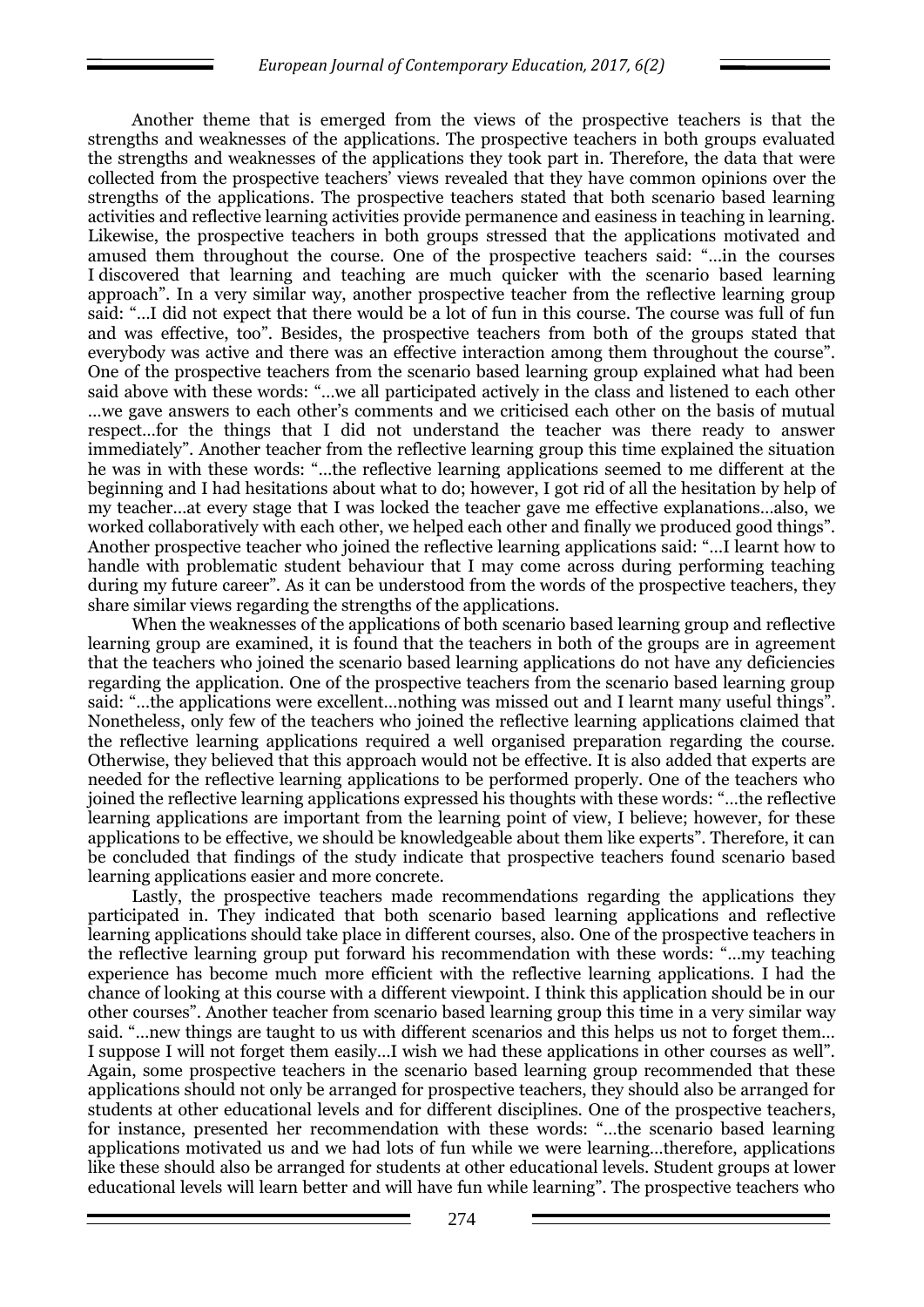took part in the reflective learning applications, on the other hand, recommended that reflective applications can be conveyed to teachers through in-service training. Also, the prospective teachers in both groups arrived at a consensus that these approaches should be integrated into the teacher training programmes. While one of the prospective teachers who presented her views said: ―…the scenario based application that I participated in made my education more qualified…I believe all curricula should be designed according to these approaches", another prospective teacher said: ―…it will be very useful to have reflective learning applications in other courses‖. In conclusion, the findings of the study indicated that the applications in both groups are efficient.

# **5. Discussion and conclusion**

In this research, it is aimed to determine the impact of academic achievement and professional self-competence perceptions of the prospective teachers of scenario based learning approach and reflective learning approach. At the end of the applications, which lasted 12 weeks, it is found that the academic achievement levels of the prospective teachers in the scenario based learning group demonstrated more increase than the prospective teachers in the reflective learning group. Therefore, this result shows that the scenario based learning approach is more efficient for the academic achievement levels of the prospective teachers. Also, a similar result is reached through the interviews that were conducted with the prospective teachers. The prospective teachers in the scenario based learning group pointed out that they learn more easily with that approach. They also added that the knowledge they get is more permanent. Besides, at the end of the literature review it is found that the scenario based learning approach created a positive impact on the achievement of the learners and also it offered permanence in learning (Özsevgeç & Kocadağ, 2013; Ersoy & Başer, 2011). Gossman et al. (2007) in their study emphasised that real life scenarios are a good way for learners to conduct effective learning. Again, the prospective teachers in the scenario based learning group stated that they could easily convey what they learn with this approach into their professional lives. Sorin (2013) in his research got similar findings. Sorin (2013), in his research pointed out that the applications of scenario based learning is like a bridge between theory and practice in teacher education. Thus what Sorin (2013) argues coincides with the findings of this research.

Another finding of the research shows that there is a considerable increase in the professional self-competence perceptions of the prospective teachers in the scenario based learning approach and reflective learning approach. This finding created a significant impact on the professional selfcompetence perceptions of the prospective teachers of both scenario based learning approach and reflective learning approach. Veznedaroğlu and Keser (2005) reached similar findings in their study. In their study that was carried out with prospective teachers, Veznedaroğlu and Keser (2005) found that the scenario based learning applications increased the self-competence perceptions of prospective teachers regarding their teaching profession. Within this context, the study of Veznedaroğlu and Keser (2005) supports the findings of the current study. Again, Yetık, Akyuz and Keser (2012) emphasised that the scenario based learning environments help developing prospective teachers' problem solving skills. They also added that this approach has a very important place in teacher education. In a very similar vein, Köksal and Demirel (2008) in their studies revealed that reflective learning activities provided positive contributions to the planning, application and evaluation processes of the prospective teachers. Besides, Tok (2008) expressed that reflective activities are effective for the attitudes and performances of the prospective teachers regarding their teaching profession. In fact, they stressed the importance of reflective learning approach in teacher education. Again, Selmo and Orsenigo (2014) in their studies stated that reflective applications are a good learning tool in teacher education and they believed that such applications are quite useful for teachers.

At the end of the 12-week applications, the views of the prospective teachers in both groups regarding the applications are also taken. At the end of the applications, the prospective teachers in the scenario based learning group stated that conveying knowledge through the scenarios in teaching practice course is considerably effective. They also added that they would be very happy to use this approach in their professional lives. Likewise, most of the prospective teachers from the reflective learning group stated that they were satisfied with the reflective learning applications. Again, the prospective teachers from the reflective learning group said that they felt themselves as real teachers. They also added that they gained certain ways of handling with problematic student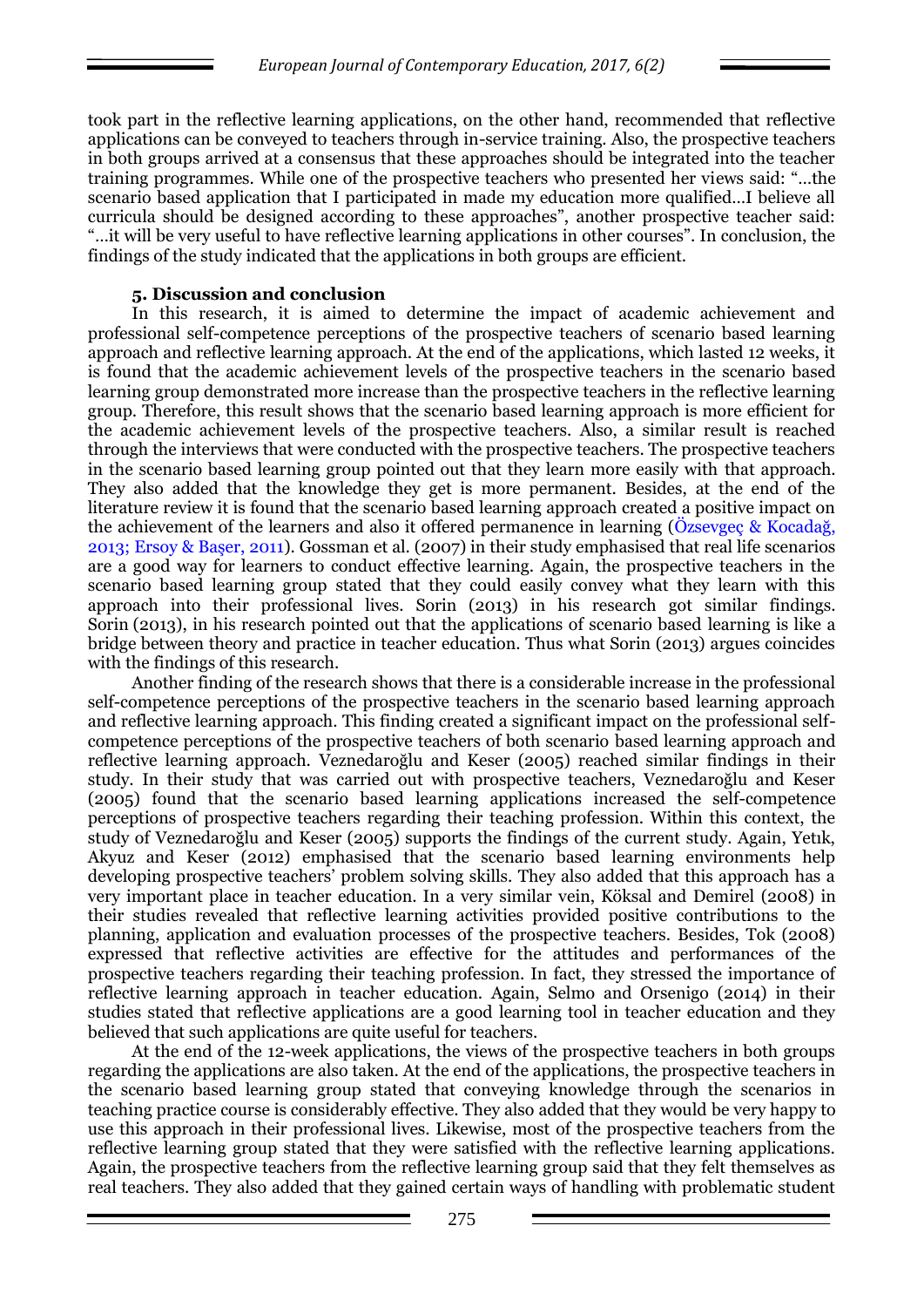behaviour through the reflective learning approach. Duban and Yelken (2010) by claiming that reflective learning in teacher education contributes to establishing a bridge between cognitive knowledge and an application, support the prospective teachers who were happy with the reflective learning applications. However, only few of the prospective teachers from the reflective learning group stated that they had some difficulties in adapting themselves into these applications when they first came across with them. Wongwanich, Sakolrak and Piromsombat (2014) reached similar results in their studies with teachers. The teachers in the study that was carried out in Thailand by Wongwanich and his friends pointed out that they found reflective learning applications ―unpleasant‖. Another study that was conducted in 2001 and lasted 6 weeks with 20 prospective teachers revealed that the reflective applications did not contribute to the improvement of the reflection of prospective teachers. Nonetheless, in this study the prospective teachers experienced some problems only at the beginning of the reflective learning applications. After some time, these problems disappeared, however. Therefore, within this context the results of the study indicated that there is a need for doing a well thought and well organized plan at the beginning of the applications. Also, there is a necessity to direct the learners regarding the applications.

### **6. Recommendations**

The first reactions to the reflective learning applications of the learners and the reasons for these reactions should be researched with more details in the future studies of reflective learning. Besides, the results of the future studies regarding reflective learning applications should be compared to the results obtained from this current study. Again, it is recommended that researchers can have the applications of scenario based learning and reflective learning in other pedagogic courses apart from the teaching practice course. Along with all these, it is recommended that such research can also be carried out for teachers teaching at different levels of education in the future and parallel to this, educational in-service programmes are recommended to be organised.

# **References**

Atılgan et al., 2006 – *Atılgan, H., Kan, A., & Doğan, N.* (2006). Eğitimde ölçme ve değerlendirme. Ankara: Anı Yayıncılık.

Aydemir et al., 2014 – *Aydemir, H., Duran, M., Kapıdere, M., Kaleci, D., & Aksoy, N.D.* (2014). Self-efficacy of teacher candidates intended teaching profession. *Procedia – Social and Behavioral Sciences*, 152, 161-166.

Baeten et al., 2013 – *Baeten, M., Struyven, K., & Dochy, F.* (2013). Student-centred teaching methods: Can they optimise students' approaches to learning in professional higher education?. *Studies in Educational Evaluation*, 39, 14-22.

Beausaert et al., 2013 – *Beausaert, S.A.J., Segers, M. S. R, & Wiltink, D.P.A.* (2013). The influence of teachers' teaching approaches on students' learning approaches: the student perspective. *Educational Research*, 55(1), 1-15.

Canniford, Fox–Young, 2014 – *Canniford, L.J., & Fox–Young, S.* (2014). Learning and assessing competence in reflective practice: Student evaluation of the relative value of aspects of an integrated, interactive reflective practice syllabus. Collegian, 267, 1-7.

Colomer et al., 2013 – *Colomer, J., Pallisera, M., Fullana, J., Burriel, M.P., & Fernandez, R.*  (2013). Reflective learning in higher education: A comparative analysis. *Procedia – Social and Behavioral Sciences*, 93, 364-370.

Donche, Van Petefem, 2011 – *Donche, V., & Van Petefem, P.* (2011). Teacher educators' conceptions of learning to teach and related teaching strategies. *Research Papers in Education*, 26(2), 207-222.

Duban, Yelken, 2010 – *Duban, N., & Yelken, T.Y.* (2010). Öğretmen adaylarının yansıtıcı düşünme eğilimleri ve yansıtıcı öğretmen özellikleriyle ilgili görüşleri. Ç.Ü. S*osyal Bilimler Enstitüsü Dergisi*, 19(2), 343-360.

Ellis et al., 2009 – *Ellis, R.A., Hughes, J., Weyers, M., & Riding, P.* (2009). University teacher approaches to design and teaching and concepts of learning technologies. *Teaching and Teacher Education*, 25, 109–117.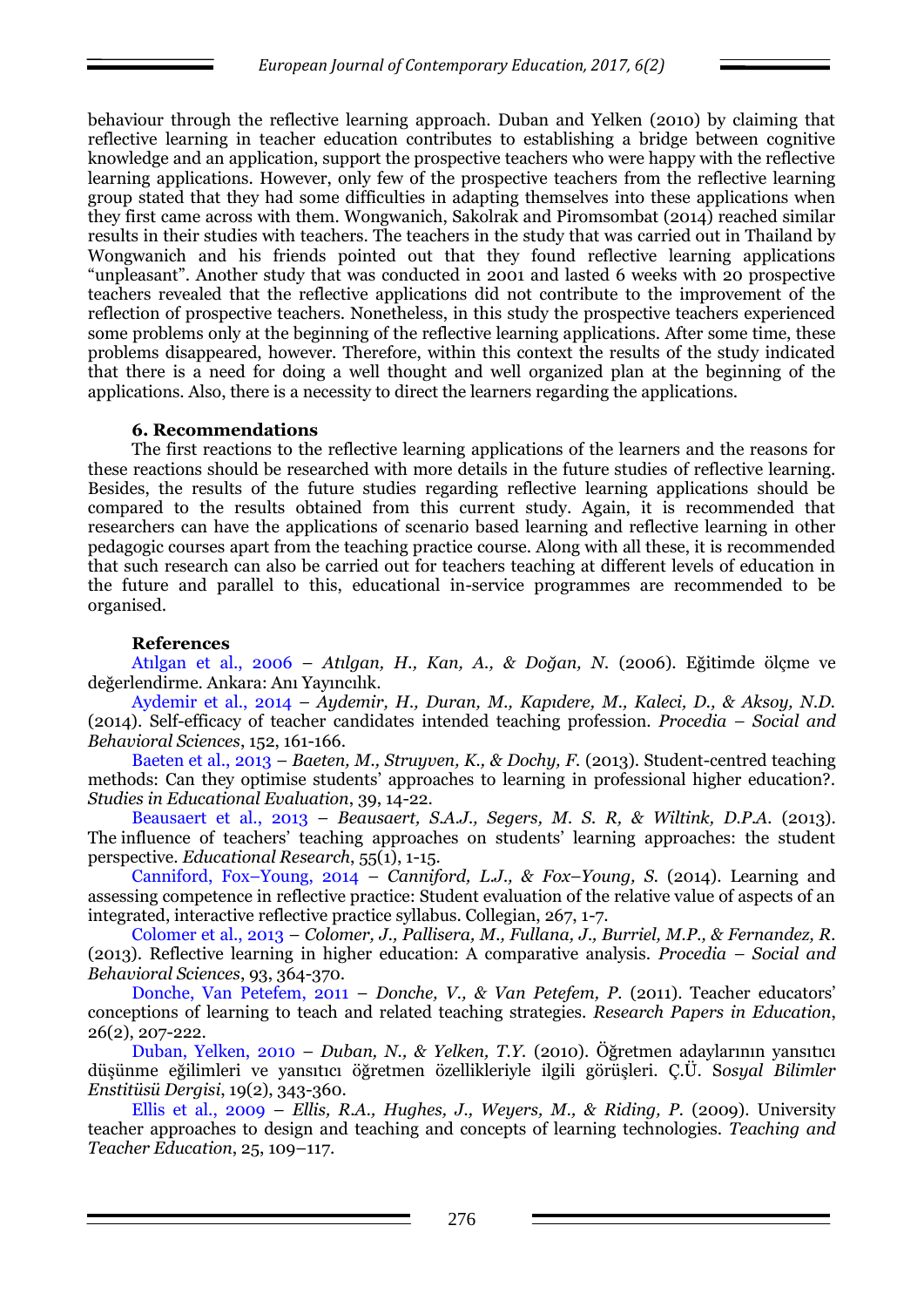Errington, 2011 – *Errington, E.P.* (2011). Mission possible: Using near-world scenarios to prepare graduates fort the professions. *International Journal of Teaching and Learning in Higher Education*, 23(1), 84-91.

Ersoy, Başer, 2011 – *Ersoy, E., & Başer, N.* (2011). The effect on retention of applied scenarios in the problem –based learning method. *Eğitim Fakültesi Dergisi,* 24(2), 355-366.

Fatemipour, 2013 – *Fatemipour, H.* (2013). The efficiency of the tools used for reflective teaching in ESL contexts. *Procedia – Social and Behavioral Sciences*, 93, 1398-1403.

Fraenkel, Wallen, 2006 – *Fraenkel, R.J., & Wallen, E.N.* (2006). How to design and evaluate research in education. New York: McGraw-Hill.

Galea, 2012 – *Galea, S.* (2012). Reflecting reflective practice. *Educational Philosophy and Theory: Incorporating ACCESS*, 44(3), 245-258.

Gossman et al., 2007 – Gossman, P., Stewart, T., Jaspers, M., & Chapman, B. (2007). Integrating web-delivered problem-based learning scenarios to the curriculum. *Active Learning in Higher Education*, 8(2), 139-153.

Hammond, 2006 – *Hammond, L.D.* (2006). Constructing 21st-century teacher education. Journal of Teacher Education, 57(10), 1-15.

Hançer, 2006 – *Hançer, A.H.* (2006). Enhancing learning though constructivist approach in science education. *International Journal of Environmental and Science Education*, 1(2), 181–188.

Jake, 2011 – *Jake, K.* (2011). Overhauling technical handouts for active student participation: a model for improving lecture efficiency and increasing attendance. *International Journal of Teaching and Learning in Higher Education*, 23(1), 98-108.

Jay, Johnson, 2002 – *Jay, J. K., & Johnson, K. L.* (2002). Capturing complexity: a typology of reflective practice for teacher education. *Teaching and Teacher Education*, 18, 73-85.

Karaçanta, 2013 – *Karaçanta, H.* (2013). Senaryo temelli öğrenme. Sevil Büyükalan Filiz (Ed.)., Öğrenme-öğretme kuram ve yaklaşımları (pp. 372-386). Ankara: Pegem A Akademi.

Kılıç, 2004 – *Kılıç, E.* (2004). Status and importance of situated learning theory in education. Gazi Eğitim Fakültesi Dergisi, 24(3), 307-320.

Kilpatrick et al., 1997 – *Kilpatrick, C., Hart, L., Najee-ullah, D., & Mitchem, P.* (1997). Reflective Teaching Practice by University Faculty: Rationale and Case Study in Computer Science. Frontiers in Education Conference, 1997. 27th Annual Conference. Teaching and Learning in an Era of Change. Proceedings, 3.

Kleinsasser, 2014 – *Kleinsasser, R.C.* (2014). Teacher efficacy in teaching and teacher education. *Teaching and Teacher Education*, 44, 168-179.

Koong et al., 2014 – *Koong, C.S., Yang, T.I., Wu, C.C., Li, H.T., & Tseng, C.C.* (2014). An investigation into effectiveness of different reflective learning strategies for learning operational software. *Computers & Education*, 72, 167-186.

Kossaï, Piget, 2014 – *Kossaï, M., & Piget, P.* (2014). Adoption of information and communication technology and firm profitability: Empirical evidence from Tunisian SMEs. *Journal of High Technology Management Research*, 25, 9–20.

Köksal, Demirel, 2008 – *Köksal, N., & Demirel, Ö.* (2008). The contributions of reflective thinking to pre-service teachers' teaching practice. *Hacettepe University Journal of Education*, 34, 189-203.

Liou, 2001 – *Liou, H.C.* (2001). Reflective practice in a pre-service teacher education program for high school English teachers in Taiwan, ROC. System, 29, 197-208.

Loughran, 2009 – *Loughran, J.* (2009). Is teaching a discipline? Implications for teaching and teacher education. *Teachers and Teaching: theory and practice*, 15(2), 189-203.

Mariappan et al., 2004 – *Mariappan, J., Shih, A., & Schrader, P.G.* (2004). Use of scenariobased learning approach in teaching statics. Proceedings of the 2004 American Society for Engineering Education Annual Conference and Exposition. American Society for Engineering Education.

Meldrum, 2011 – *Meldrum, K.* (2011). Preparing pre-service physical education teachers for uncertain future(s): a scenario-based learning case study from Australia. *Physical Education and Sport Pedagogy*, 16(2), 133-144.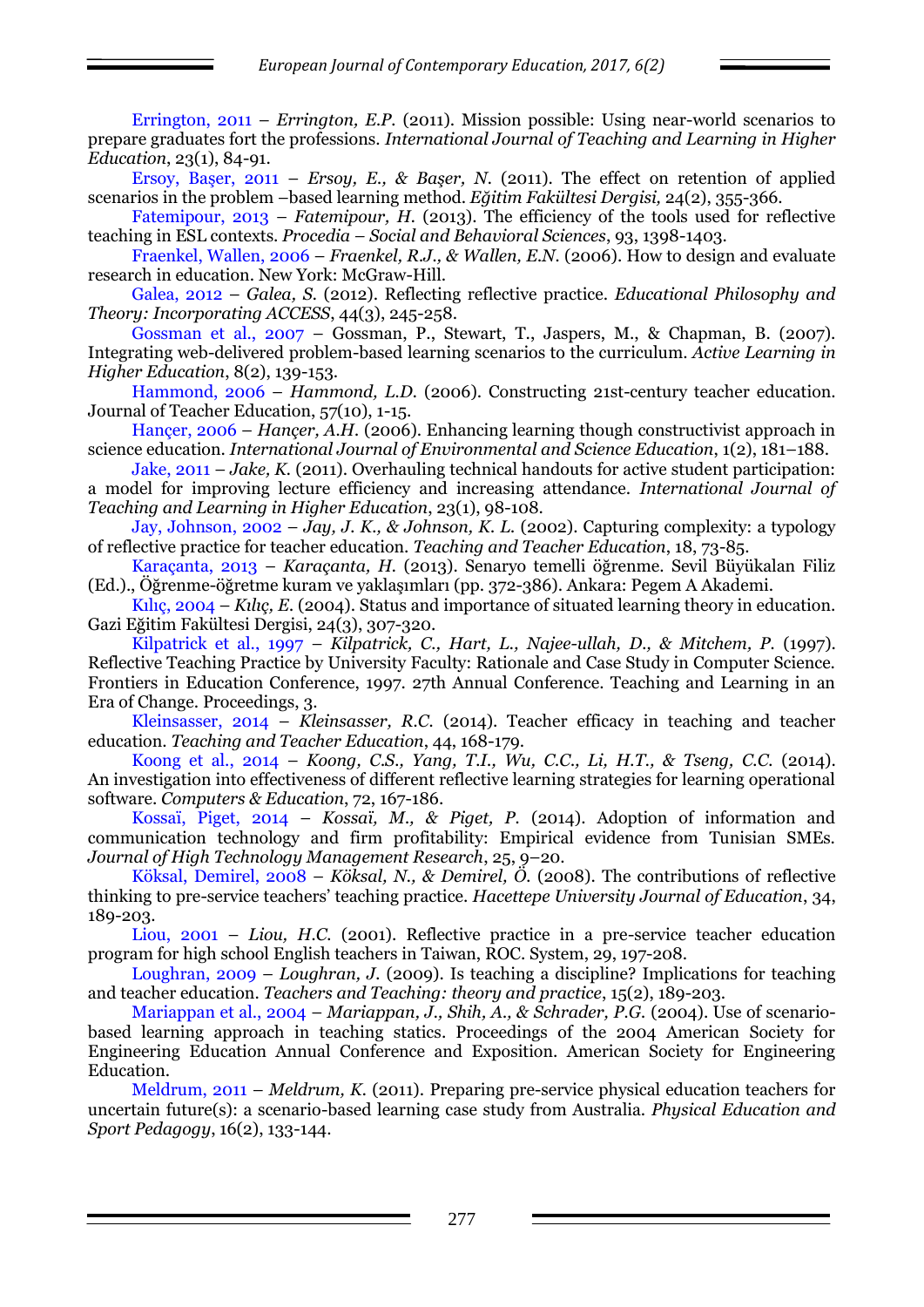Özçınar, 2015 – *Özçınar, H.* (2015). Mapping teacher education domain: A document cocitation analysis from 1992 to 2012. *Teaching and Teacher Education*, 47, 42-61.

Özsevgeç, Kocadağ, 2013 – *Özsevgeç, L.C., & Kocadağ, Y.* (2013). The effects of scenario based learning approach to overcome the students' misconceptions about inheritance. H. U. *Journal of Education*, 28(3), 83-96.

Polat, Odabaşı, 2008 – *Polat, C., & Odabaşı, H.* (2008). Bilgi toplumunda yaşamboyu öğrenmenin anahtarı: Bilgi okuryazarlığı. Retrieved from http://eprints.rclis.org/12661/1/37.pdf

Potts, Schlichting, 2011 – *Potts, A., & Schlichting, K.A.* (2011). Developing Professional forums that support thoughtful discussion, reflection, and social action: One faculty's commitment to social justice and culturally responsive practice. *International Journal of Teaching and Learning in Higher Education,* 23(1), 11-19.

Richardson, 2005 – *Richardson, J.T.E.* (2005). Students' approaches to learning and teachers' approaches to teaching in higher education. *Educational Psychology*, 25(6), 673-680.

Rushton, Lahlafi, 2013 – *Rushton, D., & Lahlafi, A.* (2013). Development, implementation and impact of active and reflective learning initiatives to improve web searching skills of international business students at Sheffield Hallam University, UK. *Procedia – Social and Behavioral Sciences*, 93, 885-894.

Ryan, Ryan, 2012 – *Ryan, M., & Ryan, M.* (2012). Theorising a model for teaching and assessing reflective learning in higher education. *Higher Education Research & Development*, 32(2), 244-257.

Schlichter, Danylchenko, 2014 – *Schlichter, B.R., & Danylchenko, L.* (2014). Measuring ICT usage quality for information society building. Government Information Quarterly, 31, 170–184.

Schelfhout et al., 2006 – *Schelfhout, W., Dochy, F., Janssens, S., Struyven, K. Gielen, S., & Sierens, E.* (2006). Educating for learning-focused teaching in teacher training: The need to link learning content with practice experiences within an inductive approach. *Teaching and Teacher Education*, 22, 874–897.

Schneider, Synteta, 2005 – *Schneider, D.K., & Synteta, P.* (2005). Conception and implementation of rich pedagogical scenarios through collaborative portal sites. Retrieved from http://tecfa.unige.ch/proj/seed/catalog/docs/schneider-icool-final.pdf

Seidel et al., 2013 – *Seidel, T., Blomberg, G., & Renkl, A.* (2013). Instructional strategies for using video in teacher education. *Teaching and Teacher Education*, 34, 56-65.

Selmo, Orsenigo, 2014 – *Selmo, L., & Orsenigo, J.* (2014). Learning and sharing through reflective practice in teacher education in Italy. *Procedia – Social and Behavioral Sciences*, 116, 1925–1929.

Sheridan, Kelly, 2012 – *Sheridan, K.M., & Kelly, M.A.* (2012). Teaching early childhood education students through interactive scenario-based course design. *Journal of Early Childhood Teacher Education,* 33(1), 73-84.

Skaalvik, Skaalvik, 2010 – *Skaalvik, E.M., & Skaalvik, S.* (2010). Teacher self-efficacy and teacher burnout: A study of relations. *Teaching and Teacher Education*, 26, 1059-1069.

Sorin, 2013 – *Sorin, R.* (2013). Scenario-based learning: Transforming tertiary teaching and learning. Retrived form http://researchonline.jcu.edu.au/30512/3/30512%20Sorin%202013.pdf

Tok, 2008 – *Tok, Ş.* (2008). The impact of reflective thinking activities on student teachers's attitudes toward teaching profession, performance and reflections. *Education and Science*, 33(149), 104-117.

Ünver, 2005 – Ünver, G. (2005). Yansıtıcı düşünme. Özcan Demirel (Ed.)., Eğitimde yeni yönelimler (pp. 137-148). Ankara: Pegem A Yayıncılık.

Veznedaroğlu, Keser, 2005 – V*eznedaroğlu, H.M., & Keser, H.* (2005). Senaryo temelli öğrenmenin öğretmen adaylarının öğretmenlik mesleğine yönelik tutum ve öz yeterlik algısına etkisi. Ankara Üniversitesi, Yüksek Lisans Tezi.

Vieluf et al., 2013 – *Vieluf, S., Kunter, M., Fons J.R. van de Vijver* (2013). Teacher selfefficacy in cross-national perspective. *Teaching and Teacher Education*, 35, 92-103.